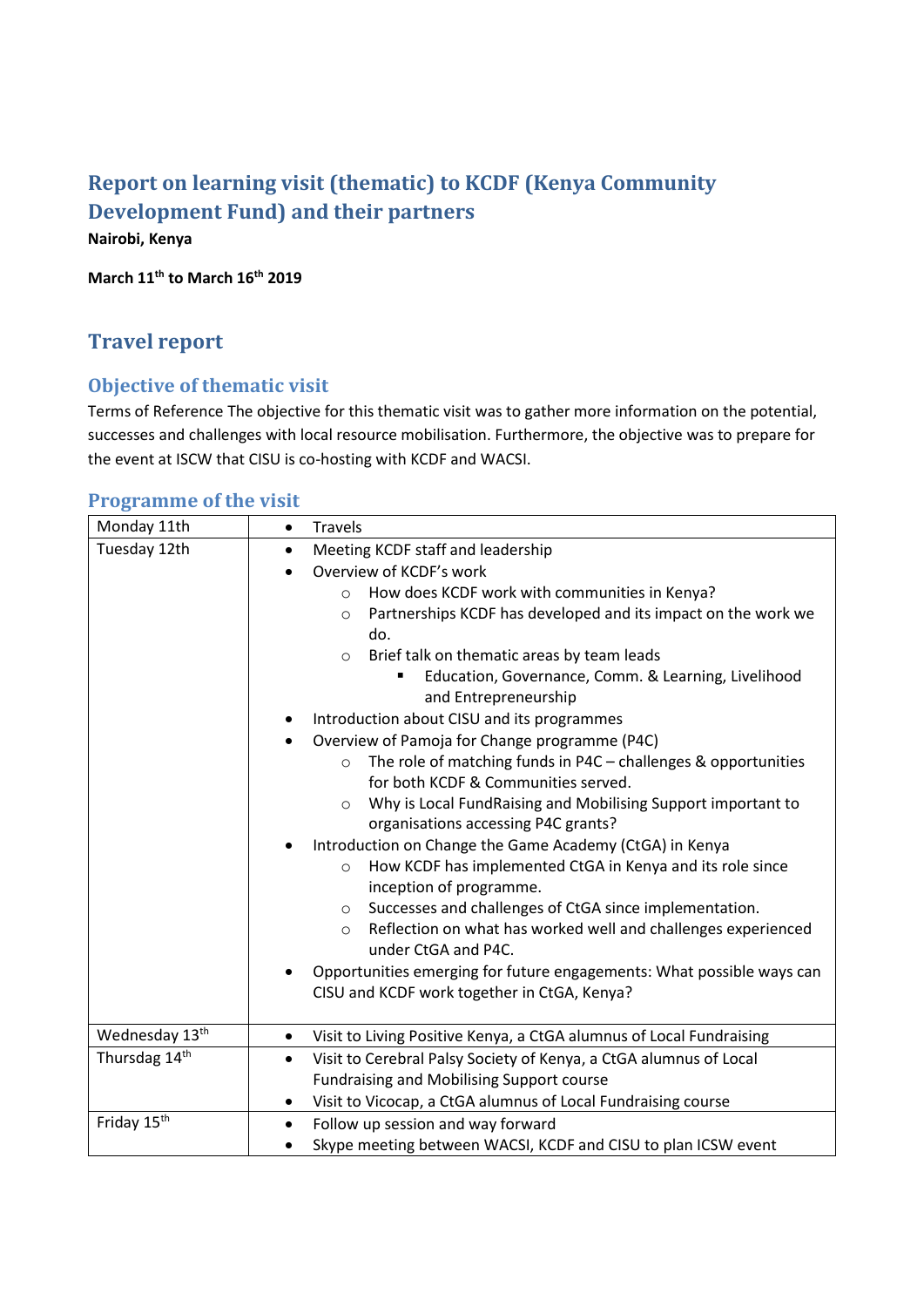|                           | Firm up session with Caesar on ICSW workshop |
|---------------------------|----------------------------------------------|
| Saturday 16 <sup>th</sup> | Fravels                                      |

## **Learning from programme activities**

KCDF, Endowment fund, Programmes and their way to Change the Game Academy KCDF was established 22 years ago. Their story builds on a move away from projects that were externally funded and which citizens never "used". They wanted to establish a component that would build the institutions around the **community organization**, so that eventually citizens were not only taught "how to fish", but also to "protect the waters". They wanted to put the **communities at the center of decisions** (or how do you challenge the big INGOs modus operandi?). Basic outset is that you cannot be in the center, if you don't have a say on resources. Development was projects, maybe with good intentions but not contextualized – often disrupting the culture and priorities of the communities => good projects that communities never used. They were looking to: How can you do sustainable project? Linking communities with opportunities. Helping communities build institutions that represented their aspirations.

KCDF operates with an endowment fund (kapitalfond), that was established when the organization was founded. [For more info on the endowment fund.](file://///srv-file01/Datadrev/06_Temagrupper/15_Sydsamarbejde/04_Sydsamarbejde%20(grp)/Learning%20visit%20to%20Kenya%20march%202019/KCDF%20Endowment%20Fund/Community%20Assets.pdf) This finances a great deal of their activities and can be used to finance their partners' intervention. However, usually in a match funding modality.

This structure can give them more options to finance innovative projects, new ideas that cannot find regular funding.

Money in the endowment fund is invested (some in shares, some in bonds, etc.) – and there is a constant balancing between profit and reducing risks. The fund is tax exempt. The fund is a legal entity and the money cannot be touched unless for its purpose.

### *Localising decision making*

KCDFs thematic areas are to be considered broad enough to include as much as possible. In their call for proposals, they try to avoid the language that hinders innovation, creativity and communities to tap into. If an idea is good, although application may no be so strong, KCDF "can move the application into the right place" aka help them. Sometimes KCDF approaches, and sometimes they do get unsolicited applications in funny formats, but if the idea is good, they will continue the conversation.

Local Resource Mobilisation became an approach for citizens to "care for each other".

### *Pamoja4Change*

A local grant that usually provides 50% and asks for community to find the rest. Max. 2.000.000 (20.000 USD). Targets local NGOs/CBOs. There is no thematic area, but it is about civic and community change. They do not match in-kind. This existed before and after Change the Game Academy, but it is well integrated now, so that the matching grants is giving the community incentive and supporting sustainability. It supports them to get them from the known to the unknown and discover their own capacity to raise funds.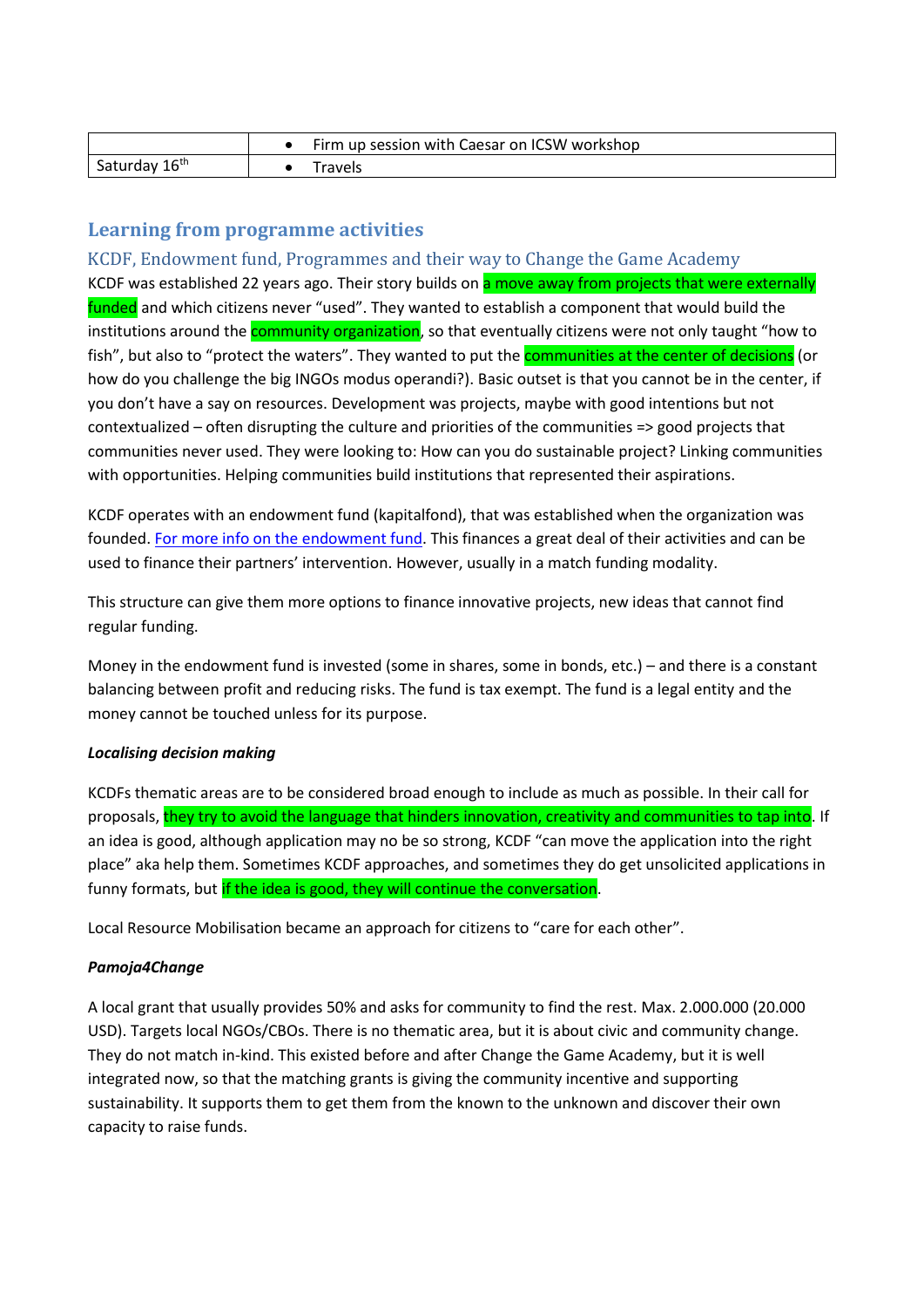Matching grants give communities an upper hand, and it is about finding something that is not too ambitious and not too small. It is not about the money but as much about their organizational development. It is about coming from passion to strategies. For them capacity building is also about passion – if things are in the right place, that is also capacity! The program is run more or less in all counties.

In comparison to CISUs way of assessment: KCDF works with 3 steps (which is actually 5 steps). They have running deadlines, but works with calls.

- 1- Administrative, procedural
- 2- Peer review, pair up a team from different departments
- 3- POCA Participatory Organisational Capacity Assessment a physical meeting with various staff of applying organization. The KCDF team depends on what the peer review identified (not sure of order of steps here)
- 4- GAP Grants Approval Panel
- 5- Board decision

The process is intensive, but deliberate, as working with communities and implementation becomes easier as a result.

#### *Other thematic areas*

Education programme is about improving learner outcomes and ensure communities take charge. They also run mentorships with corporates.

Livelihood programme targets both urban and rural settings, and seeks to allow citizens meet their basic needs with dignity.

Their governance area deals with the devolvement of powers and they are on the verge of setting up an extractives component to address the issue of communities being utilized without money being returned for the extractive exploitation of their communities.

### KCDF and Change the Game Academy

KCDF was from 2011-2016 testing different models that worked with local resource mobilization until CtGA came along in 2016.

Basically a normal executing partner under the Change the Game Academy on the two course, Local Fundraising (Local Resource Mobilisation) and Mobilising Support. They have carried out trainings for about 18 months, having just undergone a review, carried out by INTRAC (available to CISU).

Organisational development affect the success rate of the courses. You need a leadership that can spearhead, guide and support the staff, volunteers, etc. The course begins with a leadership session to ensure expectations and integration into organization of course content. And to manage power dynamics. Success rate is dependent on buy-in from leadership, and the commitment of the participant.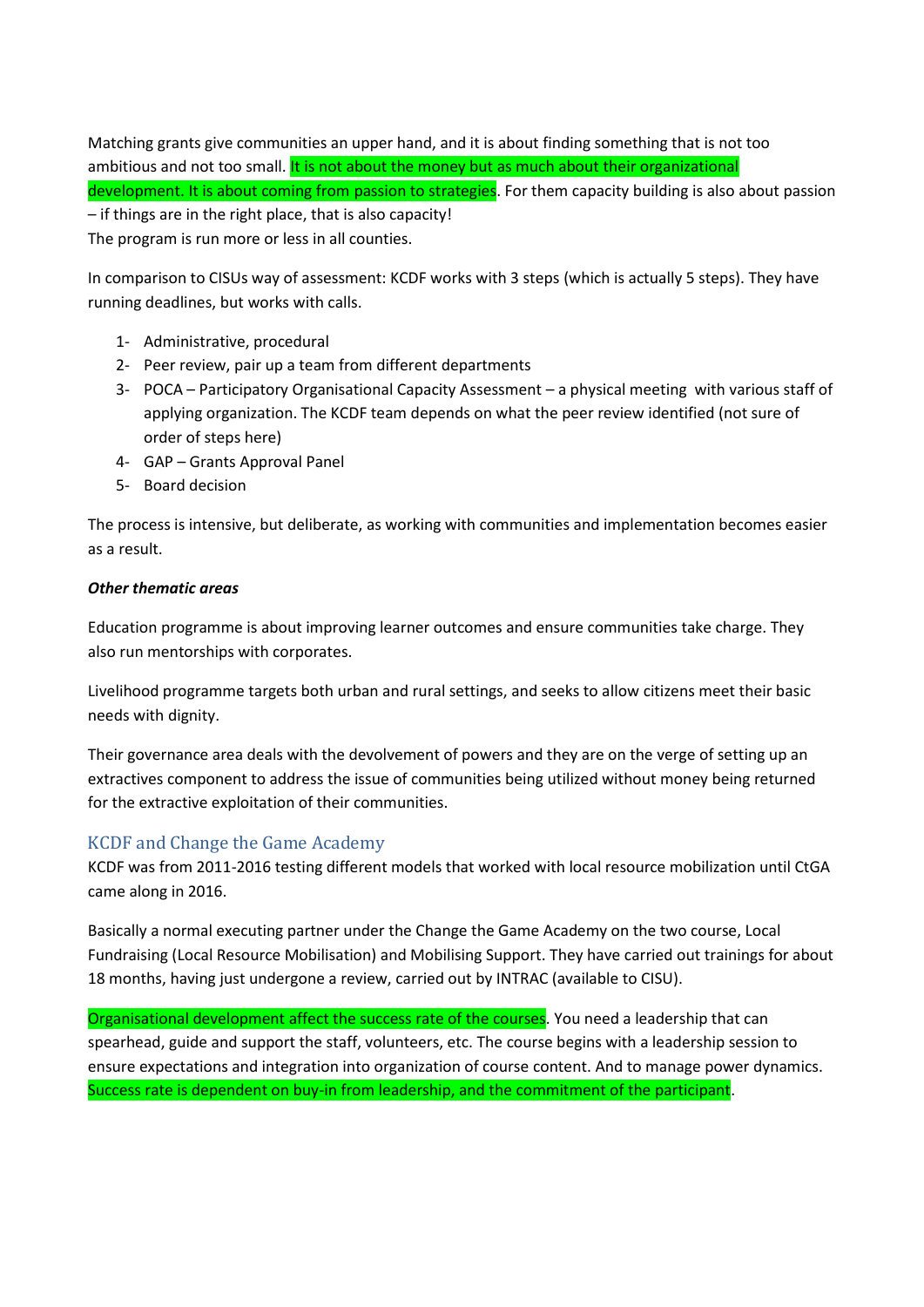The participants are taken through an up-take – where it is assessed whether they are in the right course – and furthermore categorized into A, B, C – where A is a bit in the future – courses for these organisations have not yet been carried out.

A: First level – KCDF still working with these.

B: Material developed, but organizations are not here yet. Integrating local laws into the project. Using the laws in their own projects – where can they influence.

C: Not developed yet.

The key is the mindset change that the organization and staff must undertake to carry out the activities as a result of the course.

Assessment of participants  $\rightarrow$  design of course + determing the need. Do they already have the skills? 6 month training broken into phases:

- ToT (10 days)
- Introduction for organization leaders (clarifying expectations, making sure the program is integrated into the organization, mobilizing management support, preventing that people just come because they were told to by the organization  $\rightarrow$  important to clarify expectations, talk about who should participate) – 1-2 days  $\rightarrow$  Leaders need to believe in it. When there is no buy-in from leaders  $\rightarrow$  less result. Leader nominates (if there is buy-in + engagement from participant)  $\rightarrow$ success is dependant on leader buy-in and commitment of participant.
- Participant: someone who can be engaged in 9 months and make sure to share in the organization. Transparent process.
- A level course (5 days): the skills and attitude required. Interactive, practical (practice how to make letters, communication with stakeholders, working on cases/projects etc.)
- Skills training: lobby and fundraising (3 days) 2 days web-training (conference call, skype, etc. different channels depending on what works)
- 6-8 weeks coaching period between the training sessions:
	- o 1. identify community needs
	- o 2. Create an action plan
	- o 3. Implementation of the action plan
- Graduates course (final, celebration, giving certificates to those that have been successful. If not successful – more coaching before getting certificate).
- Pool of trainers from WG who co-facilitate with local trainers to contextualize.
- 106 organisations supported so from all over the country.
- 312 individuals

### *Local fundraising course*

85% of organizations that come to class have experienced improvement . Return on Investment – they have trained for approx.. 4 mio. Kshs, and fundraised approx. 20 mio. Kshs.

90% of participants have substantially implemented as a result.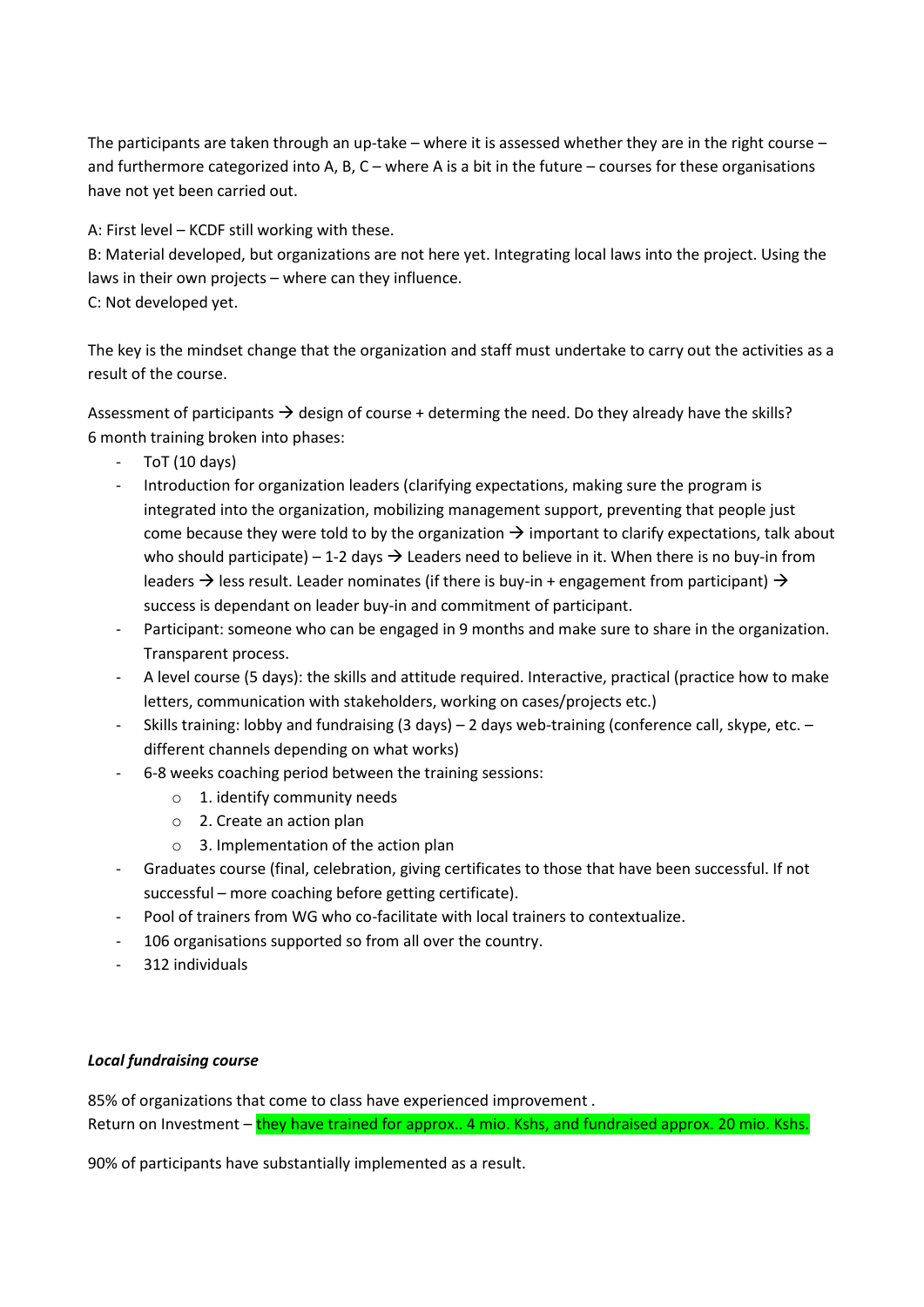#### *Mobilising support*

Which is just really another way of saying advocacy. It has so far led to about 2-3 laws + some minor laws.

## KCDF and the linkages to philanthropy

KCDF works to attract investors and rich individuals into the Endowment Fund, but with an aim to aligning social justice and money flows with local needs. They try to work with an approach that builds on that if citizens are willing to send money to health issues with their rural relatives, they may also be willing to support a local dispensary. Leveraging on dynamics of value.

In their way of seeing things, community philanthropy is more than just local resource mobilization, it is about communities taking agency for their own development.

## Public Benefit Organization Act

KCDF has worked on the PBO Act and sought how to work with counties to domesticate it at different levels. There is still a need to make it more "friendly". It has also been moved to the Ministry of Security. However, it is still not really in effect, although enacted.

At county level, arguably, it can be seen as a window of opportunity, since there is some room for interpretation at these levels, but you need to be influential and a bit aggressive to claim your space.

CBOs are registered differently than INGOs. On paper, 20.000 non-profits, but in reality about 8000 active. And even fewer are effective. Organisations are working in silos and are not too willing to share info, leading to a lot of duplication. PBO can thus be a way to clean up also.

KCDF are part of a moving to come up with a civil society initiative to clean up among themselves -VIWANGO – something similar to IATI.

### Visit to Living Positive Kenya

Working with HIV-positive women, building their capacity to do small businesses + recovery programme. They have been a CTGA-participant, and a Pamoja4Change-partner for 4 years. This has enabled them to build a school in the community (a slum area in Western Nairobi), so the mothers (women) can participate in the program. They also constructed simple housing/accommodation to offer to the women.. They still have funding from outside (mainly US citizens who have visited the place and volunteered), but they are increasing their local funding.

The current tactics for Living Positive to generate own funds, are dinners at high-end restaurants, approaching churches and also organizing dinners for them. They farm chicken and vegetables where in particular the chicken are sold at a profit. They organize tours at nature park, Masai Mara, through an agency they are well connected with. They host volunteers and charge them for accommodation, and guide them into their gift shop where they sell various productions that the women make – carpets, clothes, touristy stuff.

They also fundraise through facebook, through a PayPal account, and have a fairly good working strategy to make this work. Their audience/contributors is both national and international, and includes the volunteers' home countries/communities.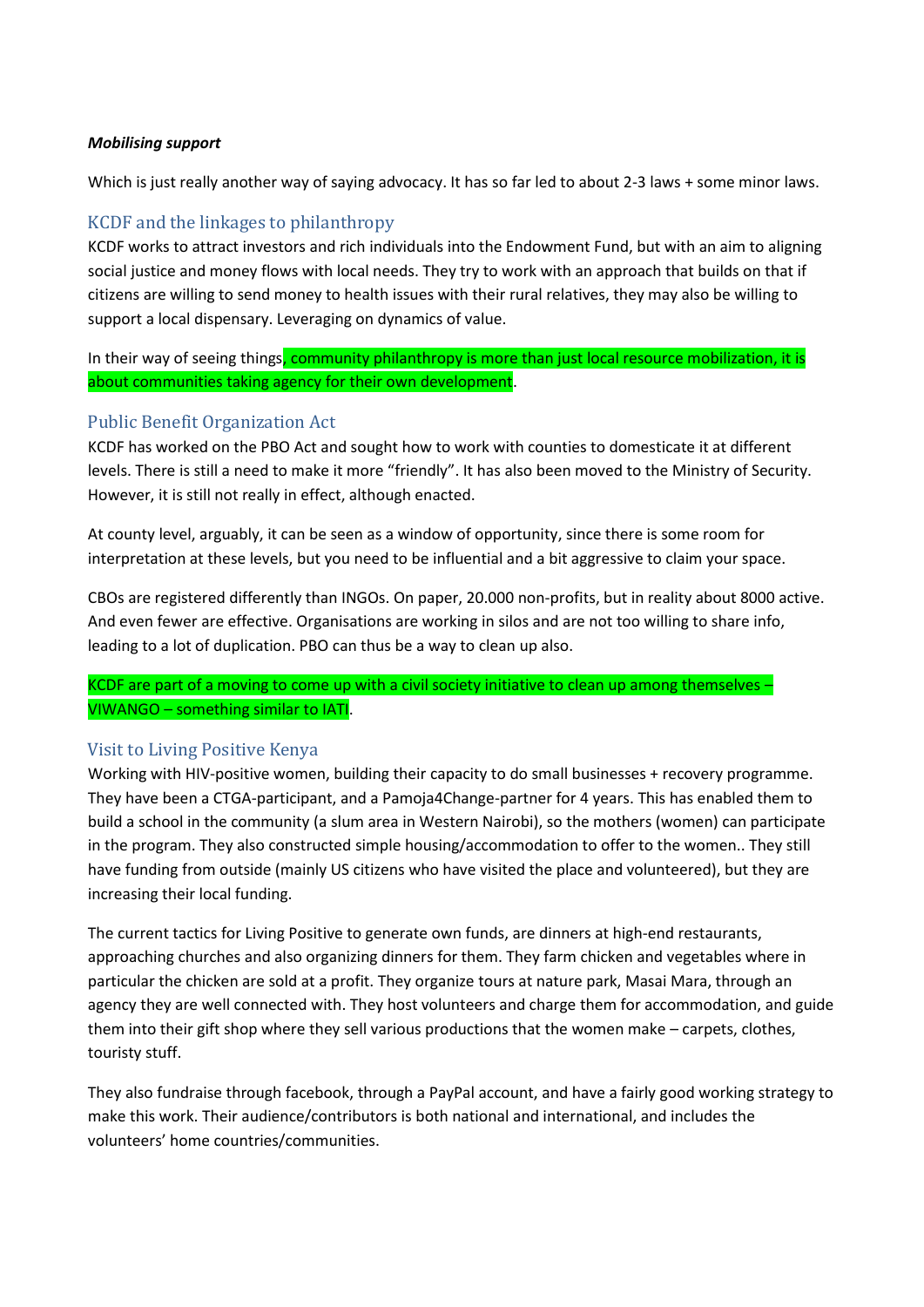Notable challenges:

- When the economy is bad in Kenya, it is felt
- Understanding the market and fitting in
	- $\circ$  Eg. cake everyone can bake, but that means that the market changes, products are developing constantly. Innovation and developing is constantly needed
- Keeping the contacts, eg. the church
- Identifying the platforms
- Staff turnover
- Paaradigm shift HIV no longer a priority
- Identify new partnerships when also the markets of corporates change (eg. Safari company),

### *Changes detected as result of the course, and good lessons learned*

- Director reported: better manager, opened her mind
- That the productions the women make, make money, makes the people feel part of it, part of the bigger effort.
- The change of staff, they now more easily take over and champion, organize events, etc.
- Remember to let people contribute with what they can, without over-burdening them with requests
- Important to tell people what is being done with their money
- Local fundraising is continuous donors give you money and run away.
- Co-financing: you feel more like a partner. In comparison, international partners sends you money and come once a year, you don't get to know them.
- With KCDF, you move together you have more stake in it, hence it is easier. You see how you have moved together, rather than just trying to meet expectations.
	- $\circ$  "here is a donor who will give a little, and tomorrow also will be there"
	- o "it is a partnership and there is interaction, you know them better
	- $\circ$  In relation to a Canadian partner, it is easier: they give 100%, make annual visits and you show how money was used  $\rightarrow$  you fulfil expectations, but there is not much learning.
- LF-course was an eye-opener, and they realized that also Moblising Support was necessary as a result
- Eye-opener:
	- o proud to ask for money
	- $\circ$  The need to be accountable to those who give give back
	- $\circ$  Giving confidence lots of things that local community can give: information, money, in kind
	- o Approach with a specific agenda
	- o Brought everybody from the office together
- Challenge: The money for courses is high

## Cerebral Palsy Society of Kenya

Basics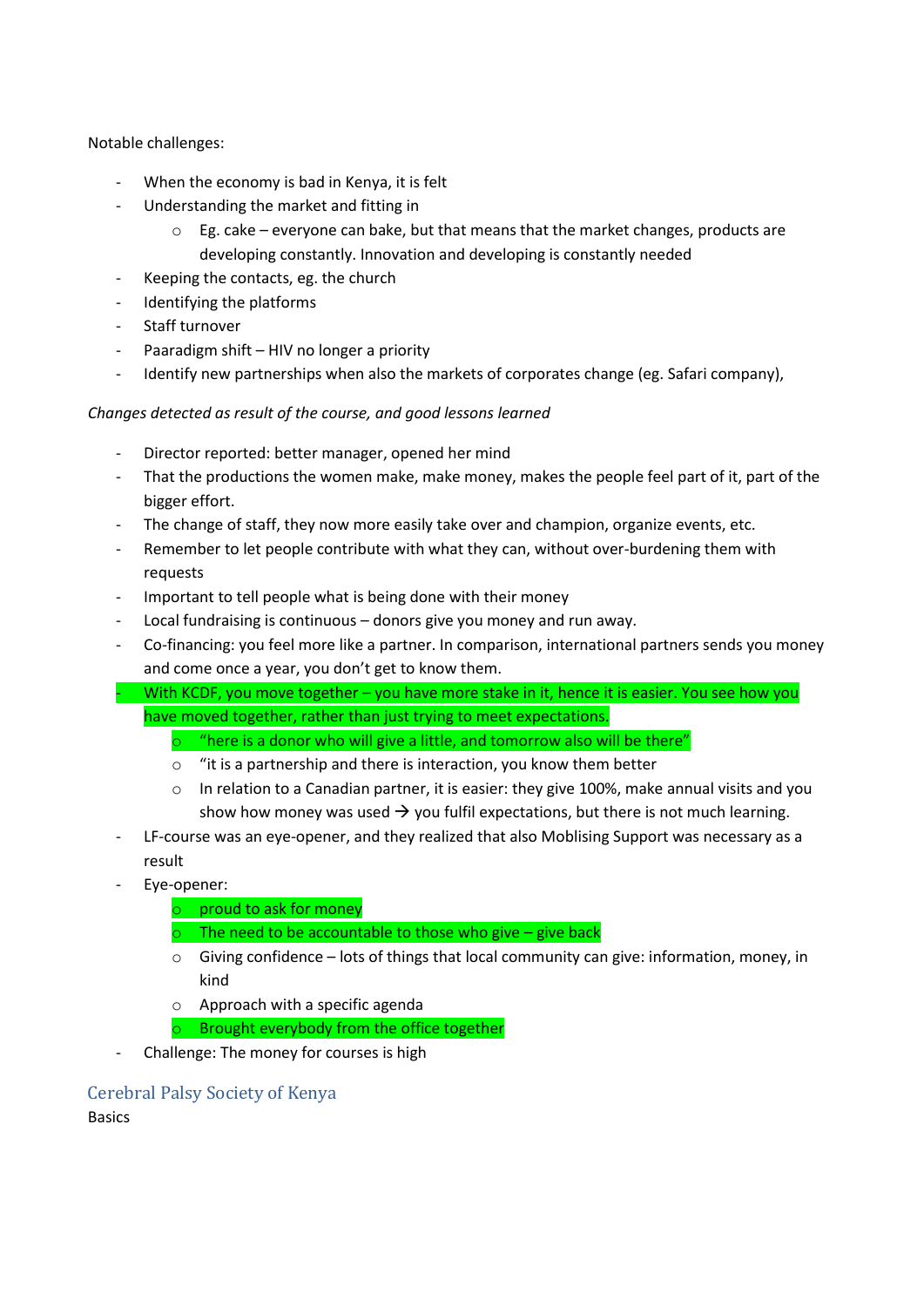- Registered in 1996 by parents of disabled children (CP) mobilized by a neuroscientist. Can be compared to "patientforening" with clinics.
- Purpose: Create awareness; care for the children (clinics/centres); Address the plight of the children's needs; Advocate for their rights.
- Membership-based + 100 shillings for ownership and commitment
- Participated in both Local Fundraising (2017) and Mobilising Support

Fundraising before courses

- Donation of flowers to sell on Valentine
- Dinners annual event
- Charity Walk
- Awareness raising on TV

KCDF came in when they were looking for more fundraising training.

- Mobilising support has worked well given the opportunity to be better at starting a new branch in a county in Rift Valley.
- And working towards a county-legislation that will allocate a percentage of the health budget (10- 20% to disabled – in order to develop a model for other counties.
- Collaboration with other organisations for disabled
- Local Fundraising takeaways course participant Joy (PR and fundraising) main
	- o Boost to fundraising
	- o Use the 25 year celebration
	- o Small merchandize
	- $\circ$  Raised amount from 2017-2018: 3.6 m Shil. To 4 m Shilling. Target is 15 m so they can buy some land for a new clinic.
	- o Company donations
	- o Church donations
	- o Donors who just give
	- o Donors who give in-kind used clothes they can sell, DJs for events
- Mobilising Support takeaways course participant Solomon (social worker, church fundraising)
	- o Mobilizing key stakeholders, beneficiaries, private sector, hospital, government, local government, INGOs
	- o Medical camp on CP day a large number of cases turned up. CPSK ensured that the stakeholders took up the issue and (locally) owned up. Hospital (and country gov't) realized that the problem was overwhelming.
	- $\circ$  Devising a strategy identify the key issue and how to communicate the problem. "we used to just go as an organization and tell our story
		- Important to coordinate between other actors they key to success at county level was to work as a consortium.
	- o Hopefully their efforts will lead to budget allocations to disabilities, and potentially a national guideline on CP.

Organisational Development – what changes were needed?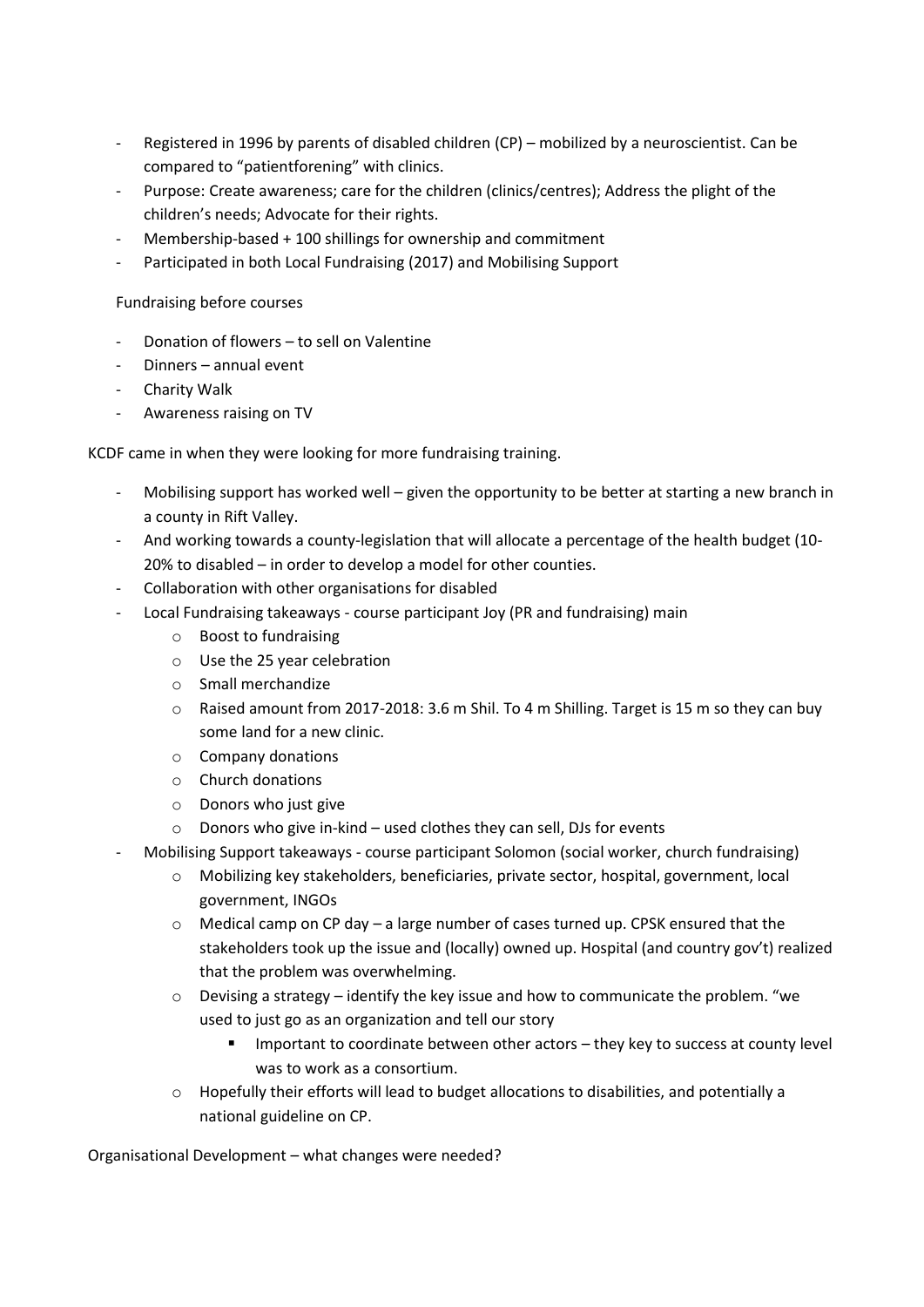- Parents became members once the parents own, we have a starting role
- Important that the board took lead and became active in fundraising
- Didn't know that they were supposed to work with national council and government better identification of which stakeholders to work with.
- Lasting change is to involve the community the community  $\rightarrow$  sustainability. And a piece of legislation.
- Nationally there are CP support groups perhaps they will look to develop an umbrella organization.

#### Challenges

- Lack of specialized therapists in the country
- Difficult to get into CSR support. Companies shift focus, falls out of the loop.
- Donations are unstable
- How to approach the bureaucracy
- 65% fundraising, rest grant.
- Making the elevator pitch making it personal and making it natural
- Rented premise risky to construct more no option of expansion

#### Activities at the centre

- Daytime therapy for children 350 children, 100-200 come each week
- Home therapy to approx. 75 children
- Education to accommodate their different levels and some to integrate into society
- Family counseling
- Starting up with livelihood programmes for mothers basic skills for making a living.

### VICOCAP

- Meeting with Programme Director and Chair person.
- Consortium with 5 org. working in Kibera: Environment, education, livelihood (economic empowerment)
- Targeting around 300 people, vulnerable women creating income generating, and helping orphans with school fees.
- Jackson has participated in Mobilising Support

#### Local fundraising

- Have managed to raise 20% themselves with an 80% contribution from KCDF to their activities over 1,5 years, normal is -. 50/50, but perhaps the context of Kibera is relevant here.
- Have raised 2,7 m KShil over the past years
- Training learnings
	- $\circ$  Mindset change away from thinking that NGOs just give money
	- $\circ$  Tapping into national fund (from gov't) for youth and women  $\rightarrow$  built their capacity to access these funds.
	- o Encouragement of savings and pooling of money
	- o Encouragement of care givers to contribute to children's school (prioritize)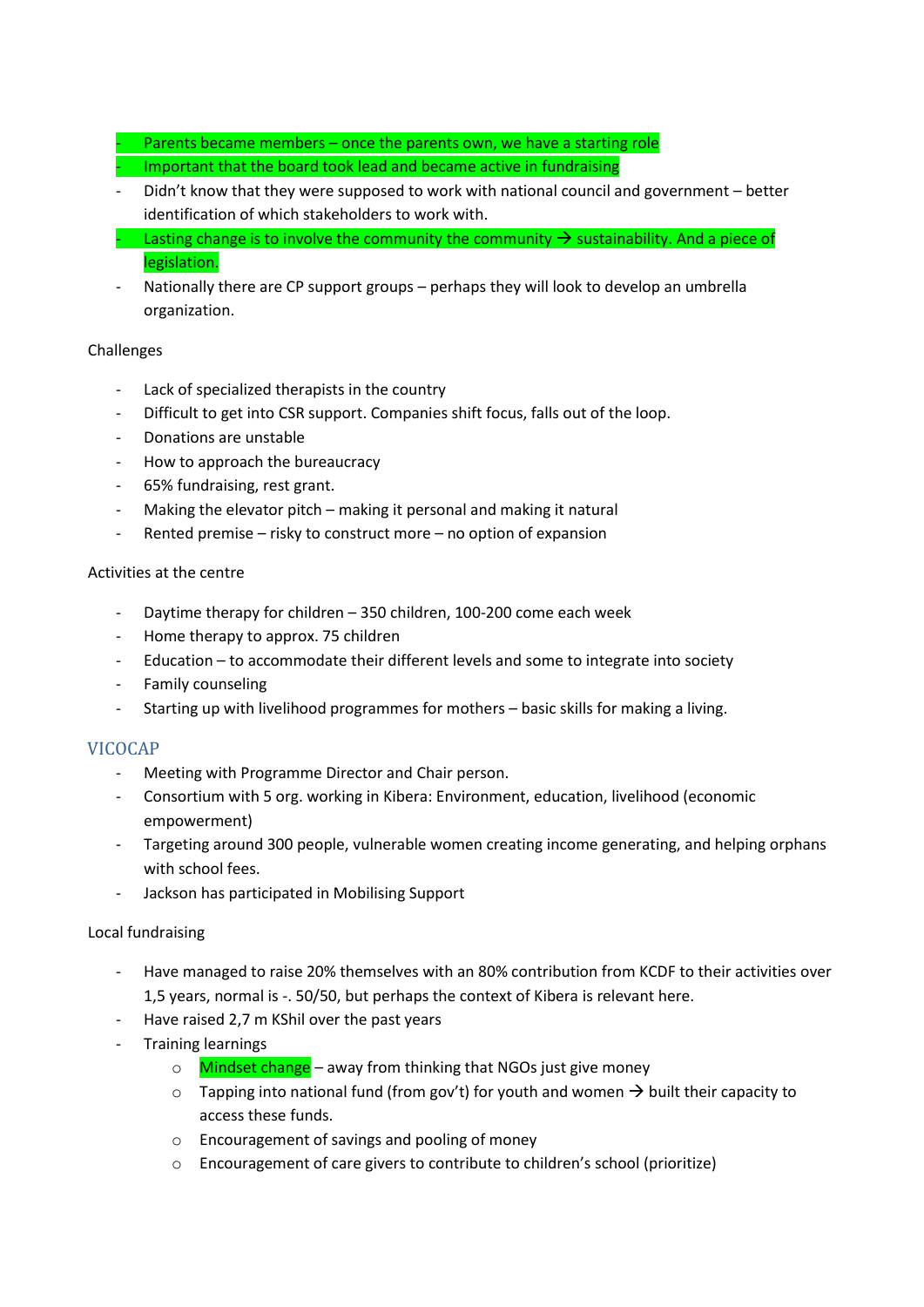- o People can give a little by little
- $\circ$  Showing transparency held an open day for feedback, opened for community to ask more what the money was used for.
- o Make friends of VICOCAP, non-membership based, but supporters
- o Approach is bottom-up people identify a problem and contribute to solving it.
- **Events** 
	- o Breakfast meetings
	- o Harambe (fundraising) for the orphans
	- $\circ$  Luncheon to support women later on, a change in strategy to provide earlier notice in order for people to prepare (save up) to give.
	- o Online fundraising in 2018 they raised almost 1 m Kshil. this in turn developed a new group of stakeholders.
	- o Future events: arrange an educational walk in the slum to raise money
	- o Sell t-shirts to be known
	- o Partner with local media, radio, etc. to advertise events they give airtime as a contribution.
- Why have they succeeded?
	- o Always keeping the orphans in the focus
	- $\circ$  Feedback this is how much we made, this is what we will spend
	- o 2017 was also when politicians were in elections and they were giving
	- $\circ$  Building of a constituency: bringing religious institutions together, networks, other organisations that together reached out to government to access a development fund that could build a dispensary.
	- o Pooling of funds from the 5 organisations in the consortium for joint implementation looking to find money for firefighters (have bought an ambulance previously)
- Challenges/good learnings
	- o You can't ask for money after festive seasons
	- $\circ$  Corporates hard to penetrate
	- $\circ$  Big corporates have their own changing priorities
	- $\circ$  However success with the local bank who donated water, and gave financial training of women (in kind).
	- o Negative attitude from community to donate still used to NGOs
		- But communities are embracing the approach they use after KCDF courses
	- o Women are more generous than men
	- o "Africans are really philanthropic, if they understand they cause, they will support" (accountability is key)– if there is a wedding, people are used to contribute.

o 62% raised locally in 2018 – target is 70%.

### Follow-up to visits with KCDF

- Raising funds have been easier to for organisations compared to mobilizing support
- Ways forwards:
	- o Training of more trainers (to keep costs down)
	- $\circ$  Reaching out to bigger NGOs and doing reduced training package at consultancy rates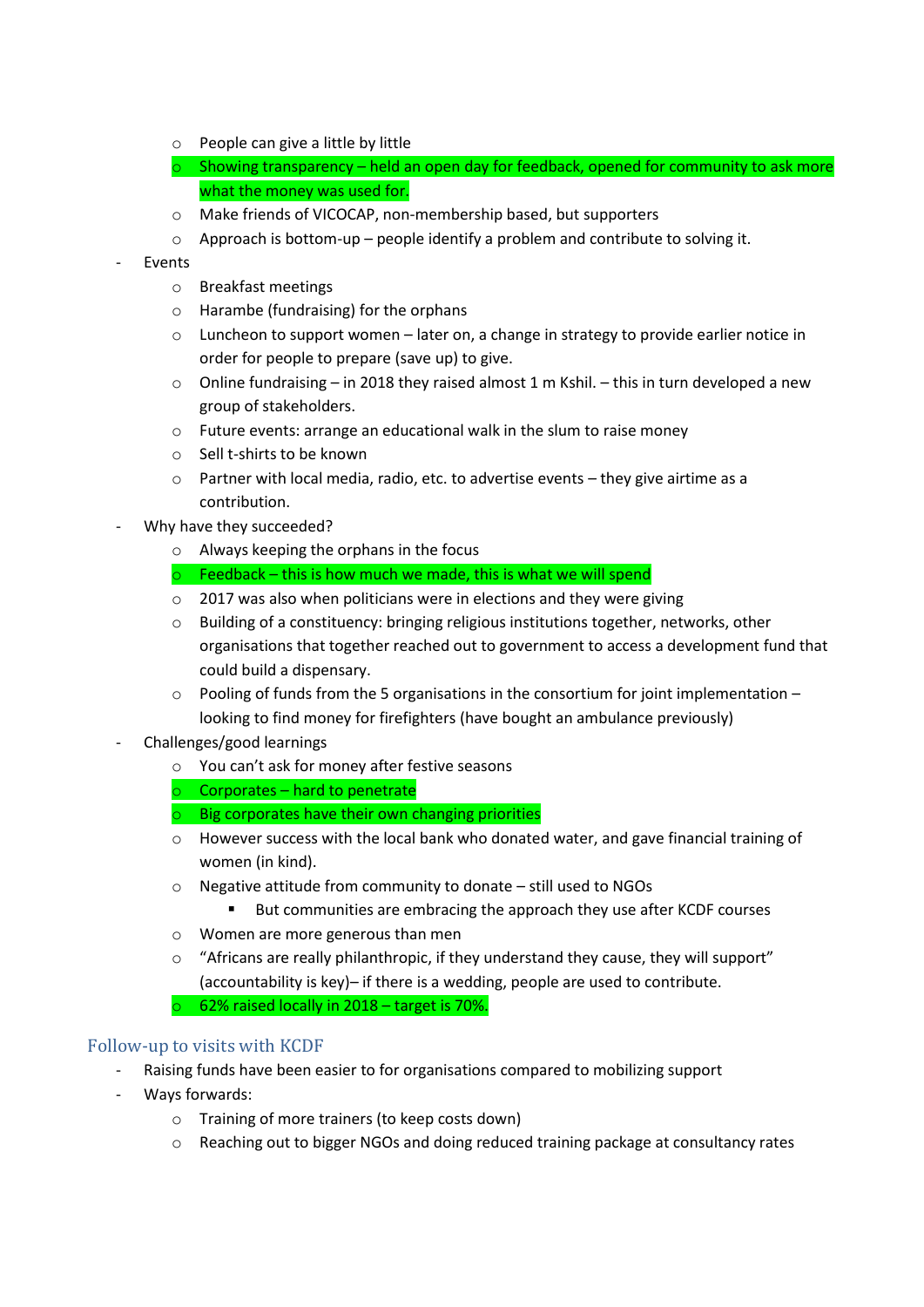- o Continuing WhatsApp group with trainers and participants
- o Integrating trainings into project proposals instead of only stand-alone training
- o KCDF can also train TOT now

## **Planning of ICSW**

Zoom-conference to make agreements on content and planning for ISCW presentation and workshop. Key areas were discussed:

- Capacity civil society has a dependency syndrome
- Enabling environment supporting philanthropy and local resource mobilization
	- o How can the government provide the legal environment that supports local giving
	- Connecting to social justice and human rights
	- Civil society's connection/relation to those who give
		- o What are you as NGOs/CSOs giving back (accountability)
		- o What added valeue do you provide?

o Downward accountability

- o How do we build these relationships?
- o Look at ethics of what you are doing
- Innovation as we go forward

[See final products](file://///srv-file01/Datadrev/06_Temagrupper/15_Sydsamarbejde/04_Sydsamarbejde%20(grp)/ICSW%202019) an[d workshop outline](https://create.piktochart.com/output/38119758-untitled-presentation)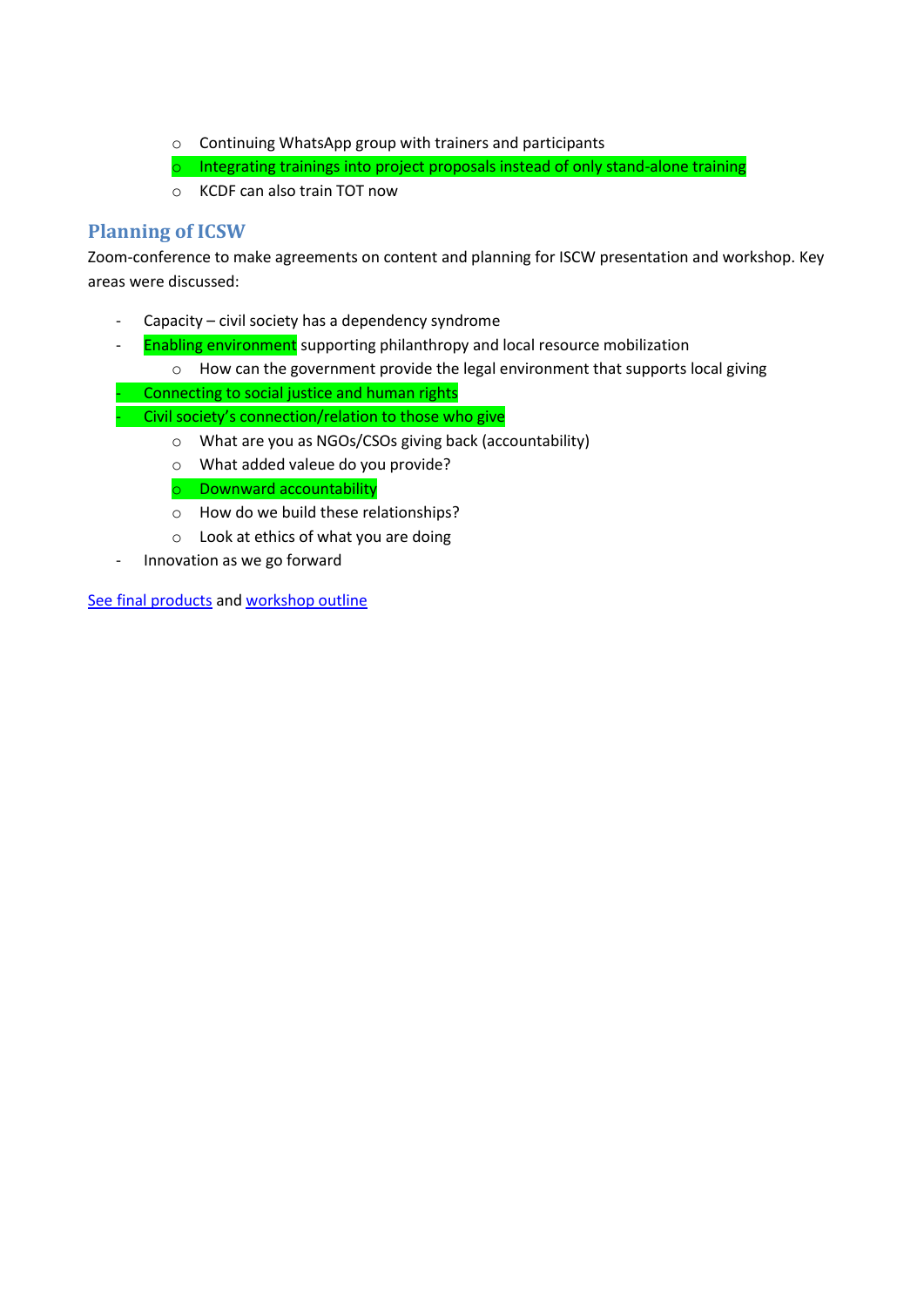# **Concrete suggestions for work ahead**

- 1. Work closely with Change the Game Academy partners to become a partner as such in the programme.
	- a. This can be concretized through co-developing a new course: Organisational Development
	- b. Become accredited as a provider/trainer under the Change the Game Academy.
	- c. Promote to CISU members and their partners to participate in the courses, to nudge their thinking to include local resource mobilization as a sustainability and accountability strategic development.
- 2. Continue the planning of the ICSW event to develop further insights on how to broaden the support to the paradigm shift in terms of funding.
- 3. Add organizations met to CISU world map.
- 4. In relation to general South-group work:
	- a. What can we do to best make this topic relevant for our members and that we add value to their work?
		- i. If a course is developed (in unison with Change the Game Academy content, place emphasis on partnership, power relations/ownership.
		- ii. Include elements from Mobilising Support in our advocacy course?
	- b. Tema-møde, or do wait until after ICSW?